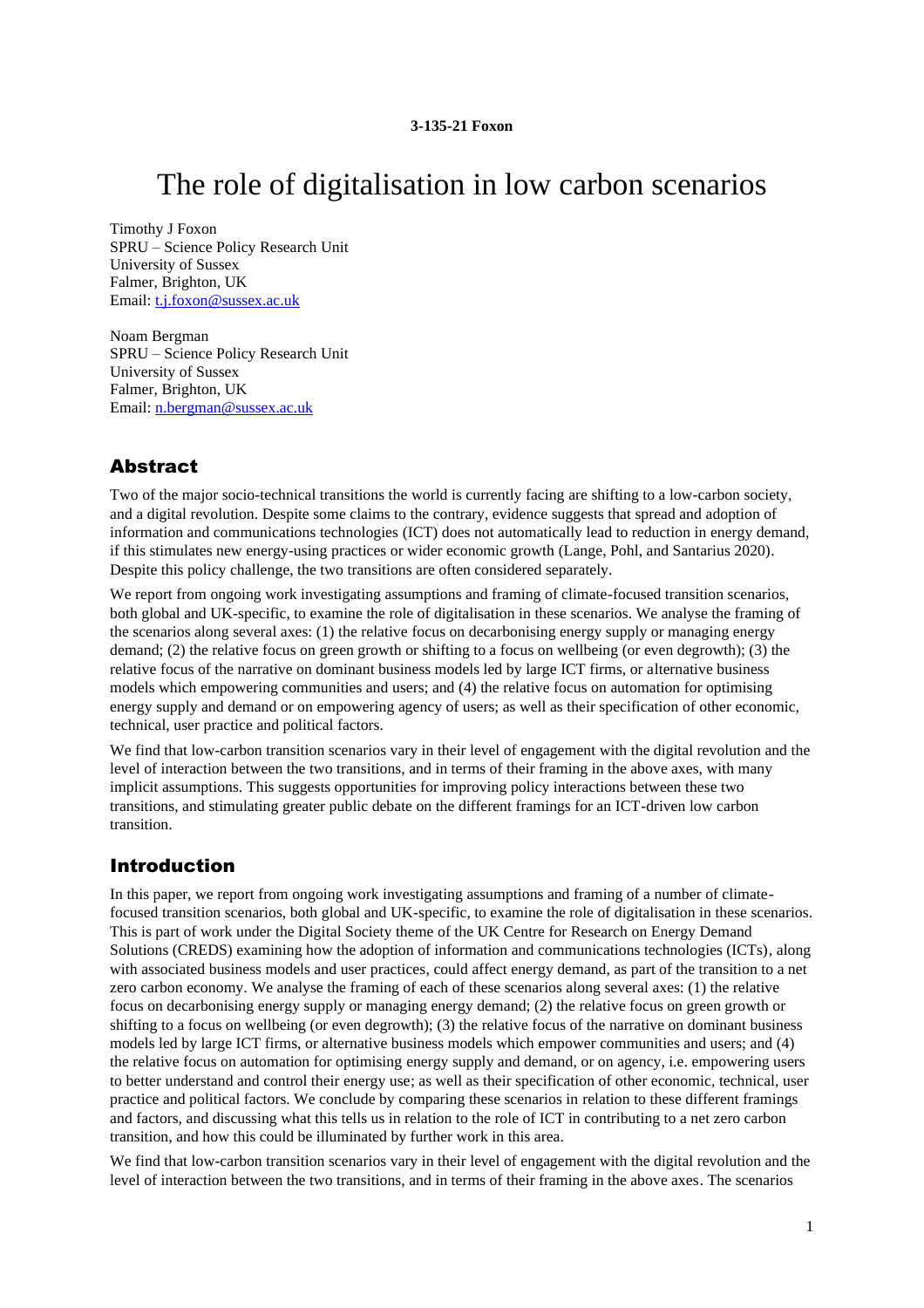include many different, and often implicit, assumptions. This suggests opportunities for improving policy interactions between these two transitions, and stimulating greater public debate on the different framings for an ICT-driven low carbon transition.

# Methods and data

The study is an iterative process, attempting to capture the framings and assumptions underlying different studies of low-carbon transition scenarios, and if and how they relate this transition to the 'digital revolution'. We use two main methods: First, an informal coding of the studies trying to tease out assumptions, drivers and main parameters in order to better describe their main narratives. Second, an interpretive positioning of each study along our chosen axes, to better understand the differences between them. In this paper, we focus on the axes as a demonstrable way of comparing and contrasting the studies.

# *Core framings of scenarios*

We describe four axes that assist us in characterising studies and scenarios in terms of their underlying assumptions and relation to the digital revolution. The positioning of each study on each axis is interpretive and only semi-quantitative.

# **Axis 1: supply and demand**

Energy efficiency research is well established, not least at eceee. Nonetheless, until recently, the focus of much of climate change mitigation research, including transition scenarios, has been on supply-side solutions, primarily technological solutions. Even Intergovernmental Panel on Climate Change (IPCC) assessment reports prior to the 6th "emphasized improved end-use efficiency but provided little insight into the nature, scale, implementation and implications of demand-side solutions, and ignored associated changes in lifestyles, social norms and well-being". (Creutzig et al. 2018, 216). This is relevant to the role of ICT, as many applications of ICTs are argued to contribute to reducing energy demand (Grubler et al., 2018).

Here we ask: Does this scenario present decarbonisation as primarily a supply side or demand side process, or a combination thereof? Supply side narratives focus on decarbonising supply, most commonly through renewable energy and electrification. Demand side narratives consider energy efficiency measures and low-carbon technology, but also changes to behaviour, culture, planning and infrastructure, which enable lower energy and emissions lifestyles. We place supply focused scenarios at one end of the axis, those that consider technical demand reductions closer to the middle of the axis, and those that consider more fundamental changes to the nature of energy demand at the other end.

### **Axis 2: economic growth and wellbeing**

Green growth has a range of definitions, but it is firmly based in the ecological modernisation paradigm, which asserts that economic growth and environmental sustainability are not mutually exclusive (e.g., see discussion in (Britton and Woodman 2014)). Greenhouse gas emissions are often seen as a proxy for (environmental) sustainability, and at the left hand of this axis we situate narratives that focus on economic growth that is accompanied by reduced emissions, ignoring broader issues of environmental and social sustainability. Middle of the axis are narratives that consider human (and natural) wellbeing alongside economic growth, and furthest right sit narratives, such as degrowth, that question the possibility of decoupling economic growth from resource in general, and specifically a decoupling from greenhouse gas emissions rapid enough to meet climate change targets (e.g., Hickel and Kallis 2019). An argument at the end of the access is that economic growth does not deliver societal benefit beyond a certain point, questioning whether it is the right model for developed economies (Jackson 2009).

At one end of this axis are scenarios considering green growth, possibly enabled or catalysed by ICT. In these narratives, the tension between growth and emissions reduction is not addressed or considered easily resolvable, with growth presumed to provide quality of life and well-being. At the other are scenarios questioning the growth paradigm, such as degrowth narratives, with a focus on alternative well-being measurements. Those that consider the need for wellbeing and environmental focuses beyond growth, but do not question the need for growth, go somewhere in the middle.

### **Axis 3: business models and ownership**

This draws on work such as Lange & Santarius (2020), who discuss how benefits from digitalisation are distributed in a highly inequitable manner. Kawalek (2020) describes the power of the digital world as the ICT industry and its involvement are in every sector, going from backroom service to a powerful source of social spectacle – the most valuable brands – 'superstar firms' and culture of billionaires, increasing inequality in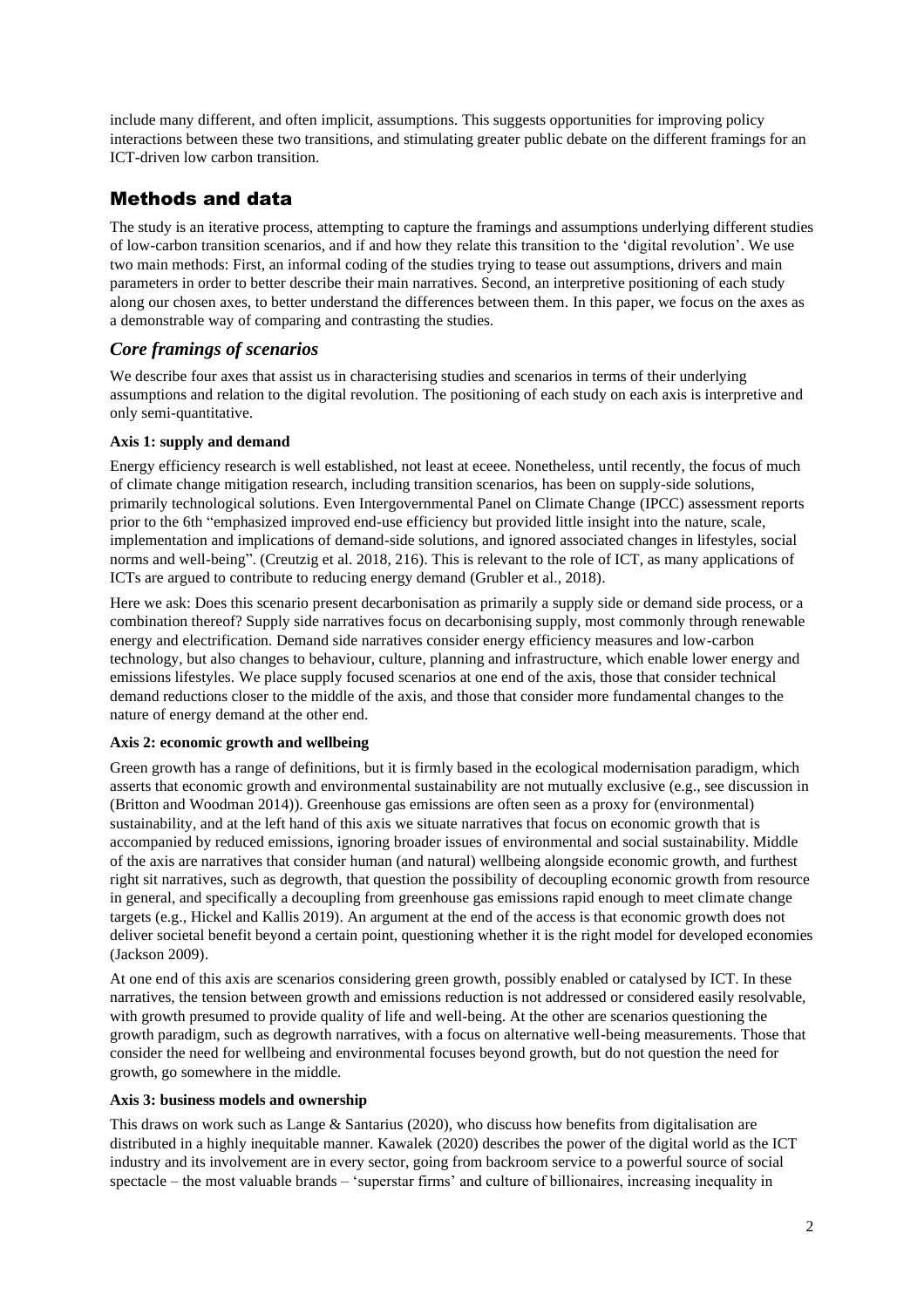wealth distribution. Kawalek describes how we are looking at a winner-takes-all oligopolistic future as ICT expands to healthcare, the automotive sector and more.

Lange & Santarius argue there is a need to shift to ensure digitalisation aligns with the common good as a guiding principal. A policy framework would be required "to ensure equitable distribution of employment, income and power" (p 116). This includes suggestions to strengthen platform cooperatives, ensure access to critical digital education, and more. Similarly, Kawalek offers the 'left' solution of public ownership of digital infrastructure. "Digital technology and renewables should be used to make life cheaper e.g. lower costs of transport through autonomous vehicles, lower energy costs through solar etc. Public ownership of technology ensures benefits are distributed and hours at work are reduced."

At one end of this axis are scenarios in which a dominant business model sees large ICT firms (national to worldwide level), making technology-based changes, profiting from user data sales and other benefits as digitalisation and ICT penetrate more sectors of the economy. At the other end are more localised ICT (i.e., small enough for user or community engagement), a digital commons, and social and environmental aspects in addition to the technology.

#### **Axis 4: automation or user agency**

This reasoning for this axis draws partly on the smart homes literature, which finds two opposing narratives regarding control (Tirado Herrero, Nicholls, and Strengers 2018): in one, informing and empowering consumers helps them make better 'energy choices', e.g., government documents suggest smart technologies offer consumers more control over energy use, in turn helping to lower bills (HMG and Ofgem 2017; HMG 2017). In the other, smart technologies to act with minimum consumer participation, as they would work better by 'circumventing' users to optimise energy use. This dichotomous representation has been criticised in the context of domestic smart homes technologies (SHTs): the first presents an informed consumer as an unrealistic automaton (Goulden et al. 2018), while trials suggest users limit themselves to the more basic functions of SHTs (Tirado Herrero, Nicholls, and Strengers 2018; Hargreaves, Wilson, and Hauxwell-Baldwin 2018); the second implies an indifferent consumer, leaving no room for an engaged citizen; this approach could miss opportunities for domestic energy savings through demand side management (Goulden et al. 2018). Unlike this dichotomy, the *agency* end of our access is the engaged citizen. The Grubler et al. (2018) narrative of user-led change through new functionalities of digital technologies and services is an example of an agency-led narrative.

At one end of this axis are scenarios where automation circumvents users by algorithm and technical efficiency, minimising user interaction or behaviour change beyond 'uptake' of new technologies and systems. At the other, technology is an enabler, giving users more information and control, combining behaviour change with best use of technology and giving agency to users / prosumers.

# *Selection of scenarios for analysis*

We do not attempt an exhaustive or even representative list of scenarios for analysis. Rather, we looked at several recent papers and reports looking at transitions to low-carbon societies, either at the UK / Britain level, or globally. We selected seven documents for our initial analysis, which are either high-profile, or of interest because of their different approaches. Our aim was to interrogate how different perspectives and assumptions towards the low-carbon transition, with different relations towards the digital revolution, can lead to a variety of pathways with different implications for energy demand. Making explicit the assumptions and drivers underlying the different pathways can contribute to assessing the feasibility and desirability of different scenarios.

The selected scenarios are:

- 1. The (UK) Climate Change Committee (2020) report *The Sixth Carbon Budget: The UK's Path to Net Zero*;
- 2. The (UK) Royal Society (2020) report *Digital Technology and the Planet*;
- 3. The Heinrich Böll Foundation's report *A Societal Transformation Scenario for Staying Below 1.5°C* (Kuhnhenn et al. 2020);
- 4. The GeSI report (Accenture Strategy 2015), *#SMARTer2030, ICT Solutions for 21st Century Challenges*;
- 5. The Centre for Alternative Technology's (2019) *Zero Carbon Britain*, *Rising to the Climate Emergency*;
- 6. The National Grid (Great Britain)'s most recent (2020) scenario report, *Future Energy Scenarios*;
- 7. And a paper on meeting the 1.5°C target globally, *Low Energy Demand scenario* 2018 (Grubler et al. 2018).

# Scenarios and initial analysis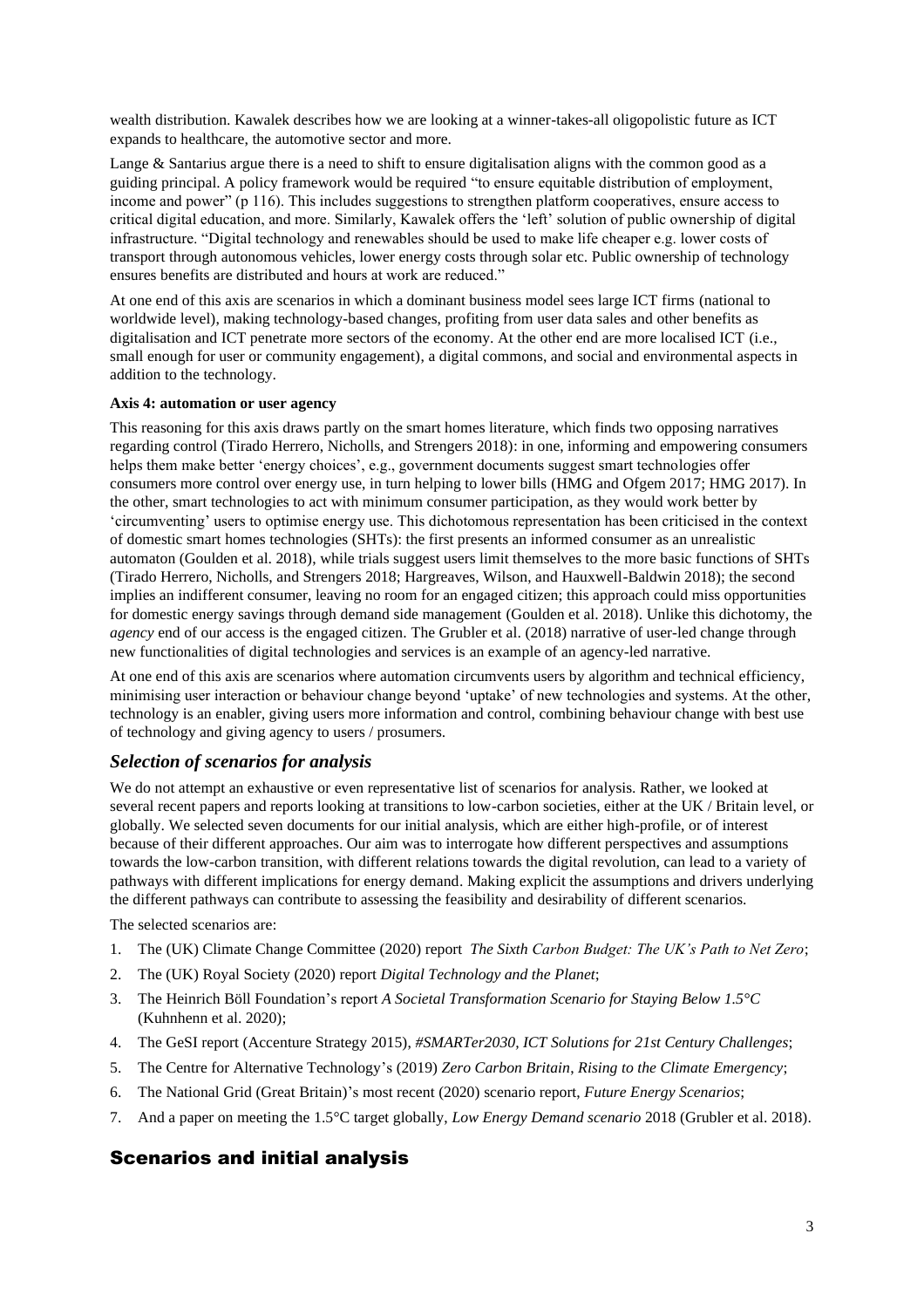Here we give an overview of the main scenario(s) in each of the above documents and our interpretation of the narrative framing of the role of digitalisation in the scenario, in relation to our 4 axes. We limit our broader framing of each document for brevity.

# *(1) Climate Change Committee 2020 report*

The UK's Climate Change Committee (2020) report details recommendations for the UK's Sixth Carbon Budget (2033-2037), in the context of reaching net zero by 2050. It calls for concerted government action over the next 10 years, with policy scaling up 'across every sector' in order to enable the transition.

The digital revolution is mentioned alongside the low-carbon transition, although it is not discussed in detail. Digital technology is seen as having the role of an enabler, and digitalisation will be "fundamental to the operation of a Net Zero economy" (p 404), with a flexible energy system reducing the cost of the transition.

The report details pathways to net zero carbon, focusing primarily on decarbonising supply and uptake of low carbon technologies. This analysis focuses on the main narrative, the Balanced Pathway to Net Zero, in which missions fall most rapidly in the electricity supply sector, primarily through renewables. Buildings, transport and other sectors build up to peak rates of decarbonisation during the 2030s, as heat pumps and electric vehicles replace existing technology. This pathway requires scaling up investment in low-carbon options.

#### **Framings**

#### *Supply/Demand*

There is a supply side focus, in decarbonisation of the electricity grid, with demand side measures mostly restricted to uptake of low-carbon technology, via electrification of vehicles and heating. Reduced demand for energy services, e.g., though changes to diet or travel, accounts for only 10% of emission reductions, and efficiency gains for 5%. Demand side measures make a proportionality larger contribution to emissions reductions in the early period up to 2030.

#### *Growth*

Economic growth is part of the narrative, assuming GDP growth of 1.6% from 2027 to 2050. The narrative takes a green growth approach, suggesting there are "Opportunities for economic growth as we transition to a green economy" (p 289), with 'inclusive growth' also mentioned. Tension between economic growth and decarbonisation is not discussed explicitly, although there is consideration of emissions as a function of growth in demand in different sectors.

#### *Business models and ownership*

The lack of specification suggests persistence of dominant large firms and current business models for ICT. This can be seen in the general approach that low carbon technologies, products and services are driven by an investment-driven shift, led by the private sector. While the narrative highlights support for new innovations, there is no similar move towards new types of business models.

#### *Automation/Agency*

This is not discussed explicitly, so hard to gauge. The emphasis on optimisation through smart technologies suggests a slight lean towards automation.

# *(2) Royal Society 2020 report*

This UK report from the Royal Society (2020) on the role of digitalisation in achieving net zero stresses how digital technologies have already transformed the economy and changed our lives, not least through communication during the COVID pandemic. It argues that they will be an essential part of the transition to a net-zero economy. It considers the disruption of digital technologies in terms of jobs lost and created, for example changes in the transport sector's workforce due to future automation. It suggests digital, data-rich, smart systems can offer 'as a service' business models in various sectors.

While digital technologies are seen as enablers and catalysts, perhaps even triggers under the right conditions, the right policies are needed to drive change. This includes policies "to create critical digital infrastructures for net zero" (p 6), strongly connecting the two transitions. There is a recognition of potential 'dystopian scenarios', in which digital technologies cause a rise in emissions. This includes data-driven unsustainable scenarios, where data and ICT offer cheap production and efficient deliveries, bolstering consumption, and digital technology increasing efficiency of fossil fuel extraction, maximising its use.

#### **Framings**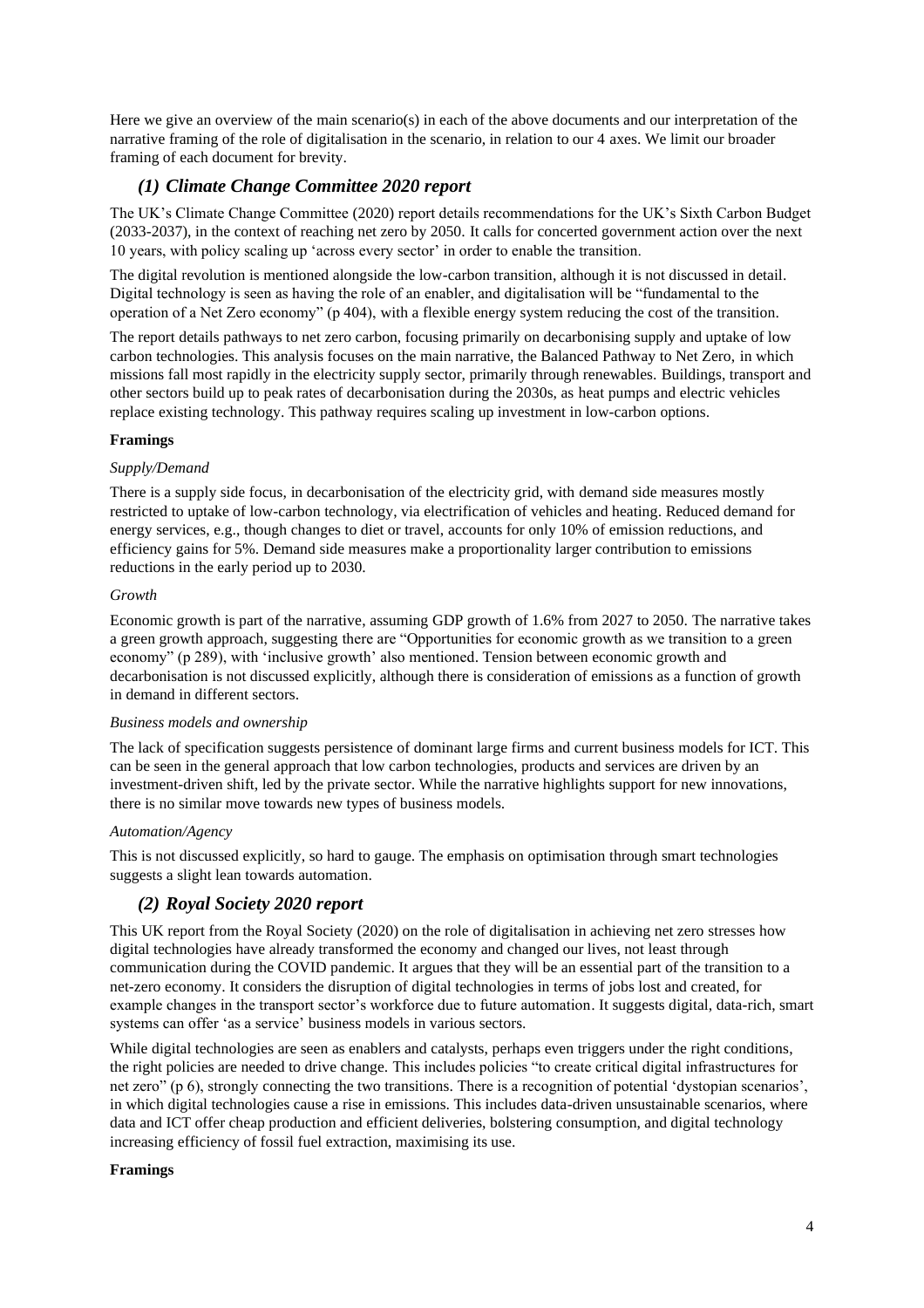#### *Supply/Demand*

While both the demand and supply side are addressed, this report leans towards supply side management with renewable and decentralised supply. The demand side changes are around data and smart tech improving flexibility and optimising systems, alongside 'supporting' lower energy behaviour. However, there is little engagement with changing behaviours to reduce demand for energy services.

#### *Growth*

There is an implicit 'green growth' agenda pursued here, although growth isn't discussed explicitly. This can be seen in lack of questioning the existing economic paradigm. For example, there is discussion of investment in green infrastructure stimulating the economy and generating jobs.

#### *Business models and ownership*

There is a call for new business models around digital platforms and value creation from data in an inclusive way. For example (p 90), "a number of digital platforms are already supporting the sharing and circular economies, such as online marketplaces specialising in the sale of second-hand items, or apps that let people borrow tools from their neighbours. These new forms of business allow value creation without the need to manufacture new products." While there are some elements of a digital commons in this approach, it portrays people as users of ICT systems, not developers or 'citizens'. Therefore, this does not challenge the business as usual dominance of large ICT firms.

#### *Automation/Agency*

On the one hand, there is discussion of machine learning and 'smart machines', with a focus on 'data-driven systems', suggesting significant automation. On the other hand, digital technologies are described as enablers, stressing that their development should be "inclusive and grounded in engagement with all stakeholders and communities affected by their use" (p 6). Further, there is a stress on "enabling individuals to interrogate the output of digital systems for net zero" (p 61). This suggests a balance between automation and agency.

#### *(3) Heinrich Böll Foundation report*

The starting point of the report, *A Societal Transformation Scenario for Staying Below 1.5°C*, (Kuhnhenn et al. 2020), is the difficulty of keeping to the 1.5°C limit. It focuses on the difficulty reconciling the need for net zero by 2050 with the assumptions of IPCC scenarios that global economic growth must continue until 2100.

The report shows societal change pathways not currently considered in the IPCC reports, which they suggest are lacking in public debate; it is critical of the IPCC for failing to address behaviour change and focusing on technological options. Their pathways focus on "limiting global production and consumptions and of envisioning a broader societal transformation" (p 9). Specifically, their Societal Transformation Scenario (STS) includes reduced economic activity in the Global North, while assuming increased consumption in the Global South, a 'contract and converge' approach.

This scenario assumes fundamental changes to the economy, with a shift from growth to a focus on well-being and reducing consumption. This means scaling down of energy-intensive parts of the economy, destroying established profitable business models, leading to a decline in economic growth, axing current jobs and clashing with lifestyle habits. They acknowledge that some might see their narrative as unrealistic, but suggest these stem from assumptions about current societal constraints, and "these assumptions must be regarded as challenges that can be overcome, not as arguments against a comprehensive societal transformation as such" (p 73).

#### **Framings**

#### *Supply/Demand*

The focus on social change in the Global North suggests a demand side approach, e.g., "we chose societal changes that lead to substantial emission reductions" (p 32). In the STS scenario, the drop in demand means primary energy production falls by 60% by 2050, less than 10% of which comes from carbon-based fuels. However, supply plays a role too, with scenario assumptions of ambitious renewable and energy storage development.

#### *Growth*

This report questions the growth paradigm, as "Growth is neither a good indicator of quality of life nor a realistic and effective strategy to alleviate poverty (in the countries of the Global North)" (p 21). Wellbeing is prioritised: "Instead of focusing on material welfare – fostering economic growth, competition and profit-making – **we focus**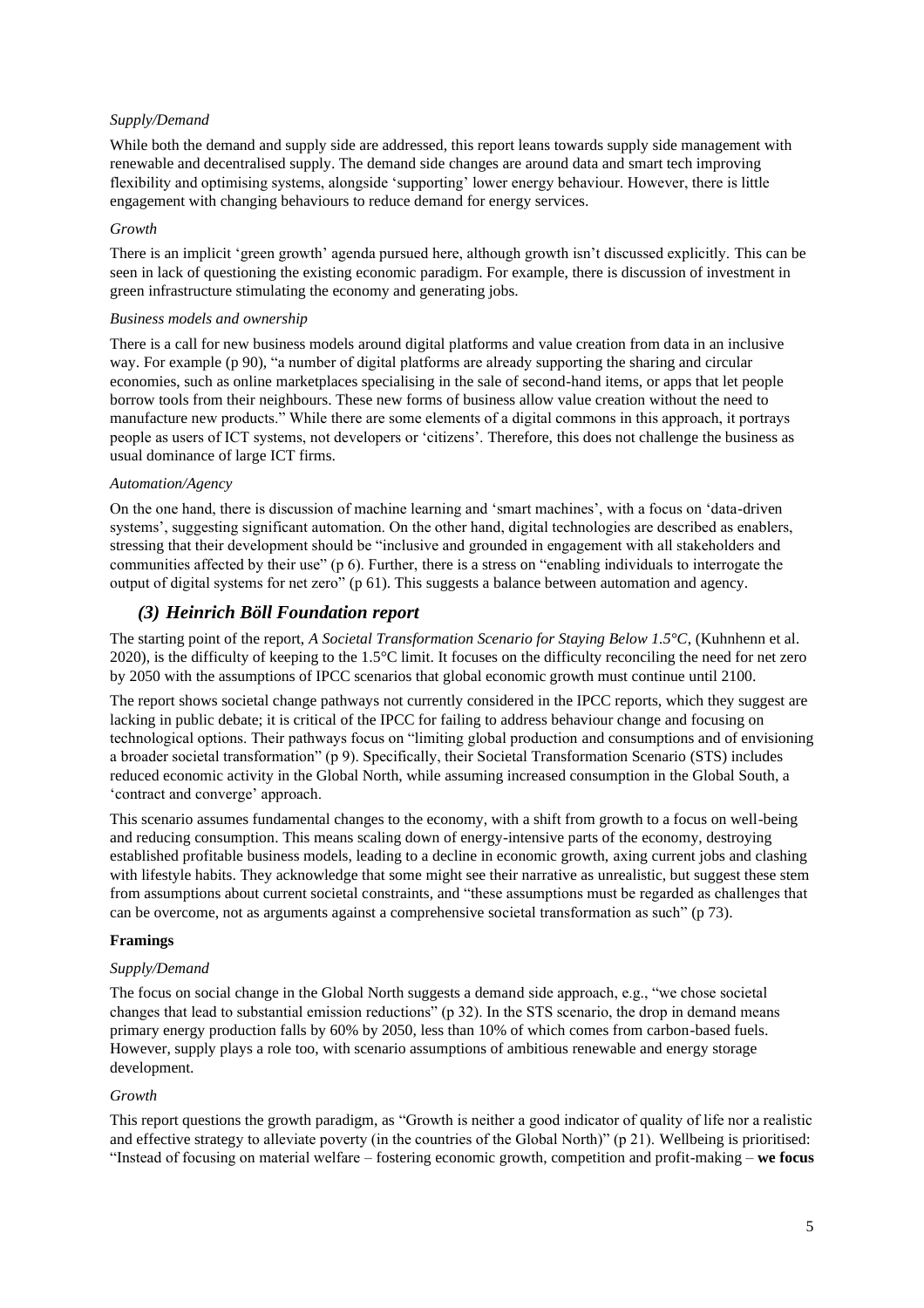#### **on fulfilling concrete human needs and serving common welfare – fostering cooperation, care, solidarity and sustainability in order to achieve a good life for all."** (p 66)

#### *Business models and ownership*

The narrative suggests a clear preference for a digital commons type approach, criticising competitive digitalisation as a catalyst for more growth and energy use. Digitalisation is only compatible with their narrative with 'democratic oversight'. An example is legislation for the 'right to repair', "allowing consumers to repair and modify their consumer electronic devices" (p 46), as well as product standards to ensure repairability and subsidies for 'repair infrastructure'.

#### *Automation/Agency*

While we might assume suspicion of digitalisation would lead to preferring agency, this topic is not discussed so we do not place it on this axis.

# *(4) GeSI's #SMARTer2030 report*

This report on 'ICT Solutions for 21st Century Challenges' (Accenture Strategy 2015), developed for a consortium of businesses, aims to show the potential ICT has in addressing environmental and economic challenges. It is a techno-optimistic scenario, suggesting that ICT can not only reduce significant emissions from all sectors of the economy by 2030, but simultaneously enable huge social and economic benefits, while the percentage of global emissions coming from ICT falls.

It is a vision of a high-tech future with billions of people saving energy by telecommuting; smart buildings ensure energy savings, environmental and social benefits; and big data and monitoring are seen as a route to optimisation and efficiency. People are seen as drivers of change through consumer power, with rapid change enabled through widespread uptake of digital technologies. However, people's end-user role remains firmly that of consumers or users.

The first recommendation to policymakers is "Set and enforce global and national emissions targets and recognize ICT solutions as a core tool to securing continued economic growth under these constraints." (p 13) This doesn't put ICT at the centre of lowering carbon emissions, but rather as an enabler to grow the economy under the constraints.

#### **Framings**

#### *Supply/Demand*

The focus on energy efficiency and good supply and demand management through smart systems, data and sensors, as well as uptake of smart appliances and smart meters place this narrative in the centre. While there are behavioural changes, these are due to supplying the same services more efficiency, with virtual or online work and other technology-based efficiency improvements taking centre stage. There is, however, no questioning of demand for energy services per se.

#### *Growth*

The report is strongly in the green growth column: "We have found that by rolling out identified ICT solutions across the global economy, total global emissions of CO2e could be cut by 12Gt by 2030, promoting a path to sustainable growth." (p 9) No tensions between growth and emission reduction, or environmental sustainability more broadly, are acknowledged.

#### *Business models and ownership*

One the one hand, this scenario sees less of a grip by large ICT firms. For example, conventional utilities are disrupted by microgrids and energy storage technologies. "Worldwide growth of the digital economy continues to accelerate, providing the scale necessary to drive greater connectivity and new, disruptive business models. And, as opposed to the old production-line economy, individuals are firmly at the center of this process." (p 8)

On the other hand, this not a 'digital commons'. For example, there is a call for policymakers to "Establish a fair, balanced and consistent regulatory approach to ICT that promotes innovation and investment, protects intellectual property rights and ensures consumer privacy and security". (p 13) Disruptors discussed are Uber and AirBnB, which do not necessarily level the playing field. Rather, this is change driven by consumer demand.

#### *Automation/Agency*

Here too there is a mix. For example, in the buildings section, on the one hand, people's awareness and options are highlighted, e.g. "ICT-enabled solutions combined with user-friendly consumer interfaces like apps and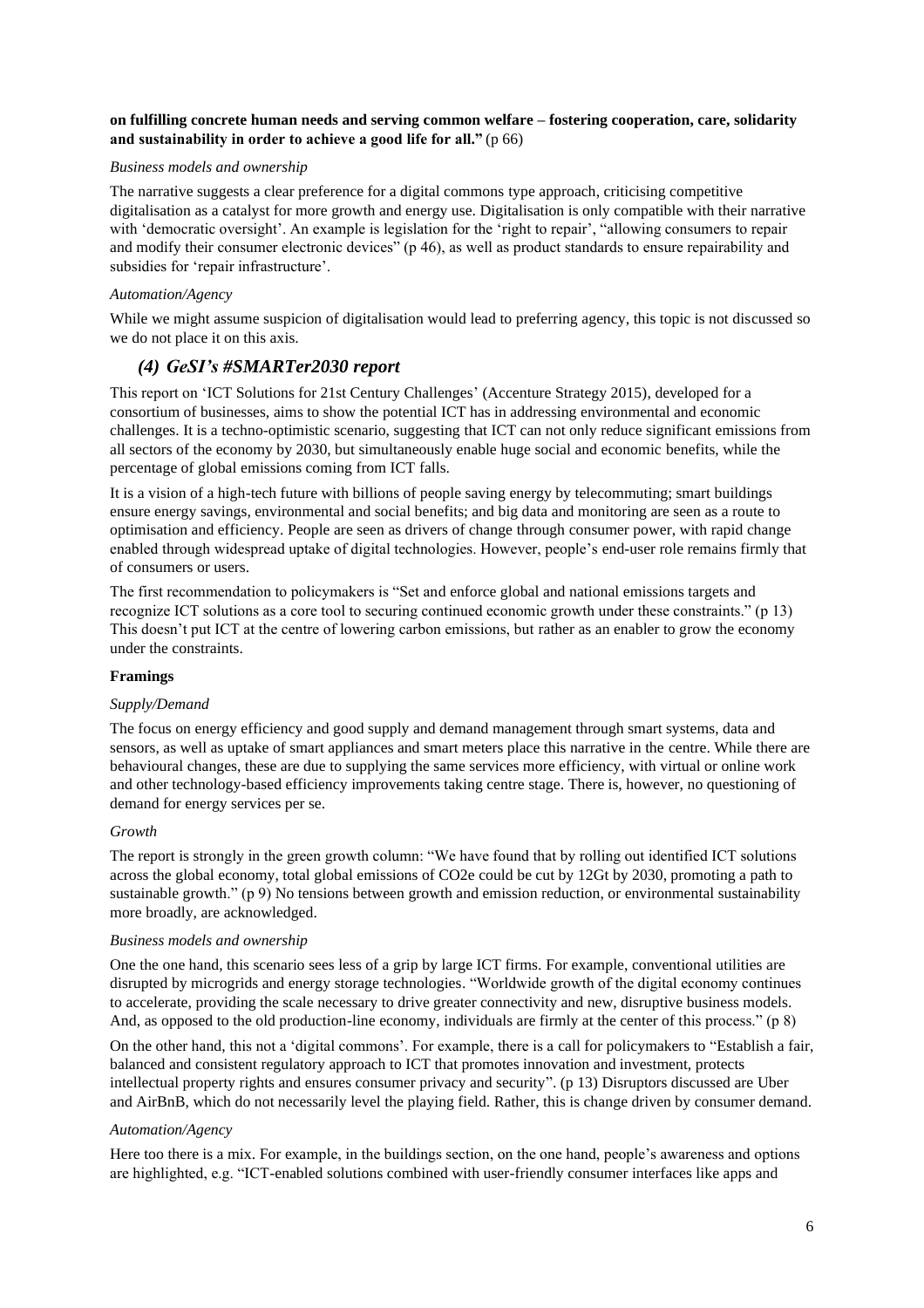dashboards will be able to enhance peoples' awareness of their energy and resource consumption". (p 39) On the other hand, the benefits of automation are equally highlighted, as "Automated building heating, cooling, ventilation and lighting control systems are already gaining ground, based on motion and light sensors, turning lighting off when there is enough daylight, or turning heating off when no one is around" (p 39). On balance, this leans slightly towards the automation, as the agency afforded people here seems to be limited to 'user-friendly' and information provision approach, with limited change to end-user roles.

# *(5) Centre for Alternative Technology report*

The latest (2019) Zero Carbon Britain report from the Centre for Alternative Technology (CAT) does not model or show pathways, but rather aims to show a viable, technically feasible picture of the UK in 2030 at zero carbon. Its two main themes are 'powering down demand' and 'powering up renewables'.

The focus is very much on societal and cultural change, and this scenario uses "only technology available now and currently in use, or technologies which have been demonstrated to work" (p 32), to ensure the scenario is realistic and because of the urgency to act. While digital life is not discussed, smart appliances and smart electric car charging are considered alongside storage to help balance the renewable energy powered grid.

Their plan is to "rethink the economy, based on harvesting our renewable assets and working with our ecosystems" (p 118). However, the economic changes are not as radical as might be expected  $-$  a shift, not a revolution. UK industry, for example, "is simply a more energy efficient version of industry today" (p 34).

This report calls for ambitious and forward climate change policy, requiring a shift in policy priorities. It is suggested that climate change impacts in the near future will provide motivation for change to both the public and policymaker, gathering momentum for the collective action required.

#### **Framings**

#### *Supply/Demand*

This scenario assumes great changes in both supply and demand, with detailed analysis of balancing a grid with renewables, storage and flexibility. Within this, they have one supply focused scenario, with nuclear, biomass, CCS and imports; one 'personal demand reduction' scenario, which uses solely renewables for supply; and one 'technical supply reduction' scenario, with insulation and efficient appliances reducing the need for lifestyle change, also renewables powered.

Overall there is a reduction of about 25-60% in energy demand, depending on scenario. Meanwhile, coal, oil and natural gas are phased out completely. Renewables, biofuels and ambient heat all increase, and there is increased electrification. This is a balanced supply/demand narrative.

#### *Growth*

This report critiques both GDP as a measure of wellbeing and the mindset of perpetual growth, emphasising that that climate change cannot be seen just in terms of its costs. However, there is no degrowth agenda here. There is a focus on wellbeing, with decarbonisation met alongside social and environmental sustainability, including the benefits and standard of living of a modern society.

Rather, there is a call to "rethink the economy, based on harvesting our renewable assets and working with our ecosystems" (p 118), while the global move towards net-zero puts the UK "in a good position to further develop expertise and benefit from economic growth and job creation" (p 128). Further, there is the suggestion that growth should be concentrated in developing countries; wealthy regions should "plan for low growth and a transition to steady state economies" (p 124). This mixed message puts the report in the middle of this axis.

#### *Business models and ownership; Automation/Agency*

Beyond smart technology balancing the grid, digitalisation is not discussed, so we do not position this report on either of these axes.

# *(6) National Grid's Future Energy Scenarios*

The National Grid's (2020) Future Energy Scenarios result from modelling and stakeholder engagement, leading to four different pathways depending on level of societal change and speed of decarbonisation. Greater change mostly corresponds to faster decarbonisation. Three of the four scenarios successfully reach net zero by 2050. Decarbonisation of the electricity system is central here. Hydrogen and carbon capture and storage (CCS) are seen as necessary, with emissions from the power sector going negative by 2033 in net zero scenarios. Energy efficiency and decarbonising heating also mentioned. Level of electrification and energy efficiency varies between scenarios.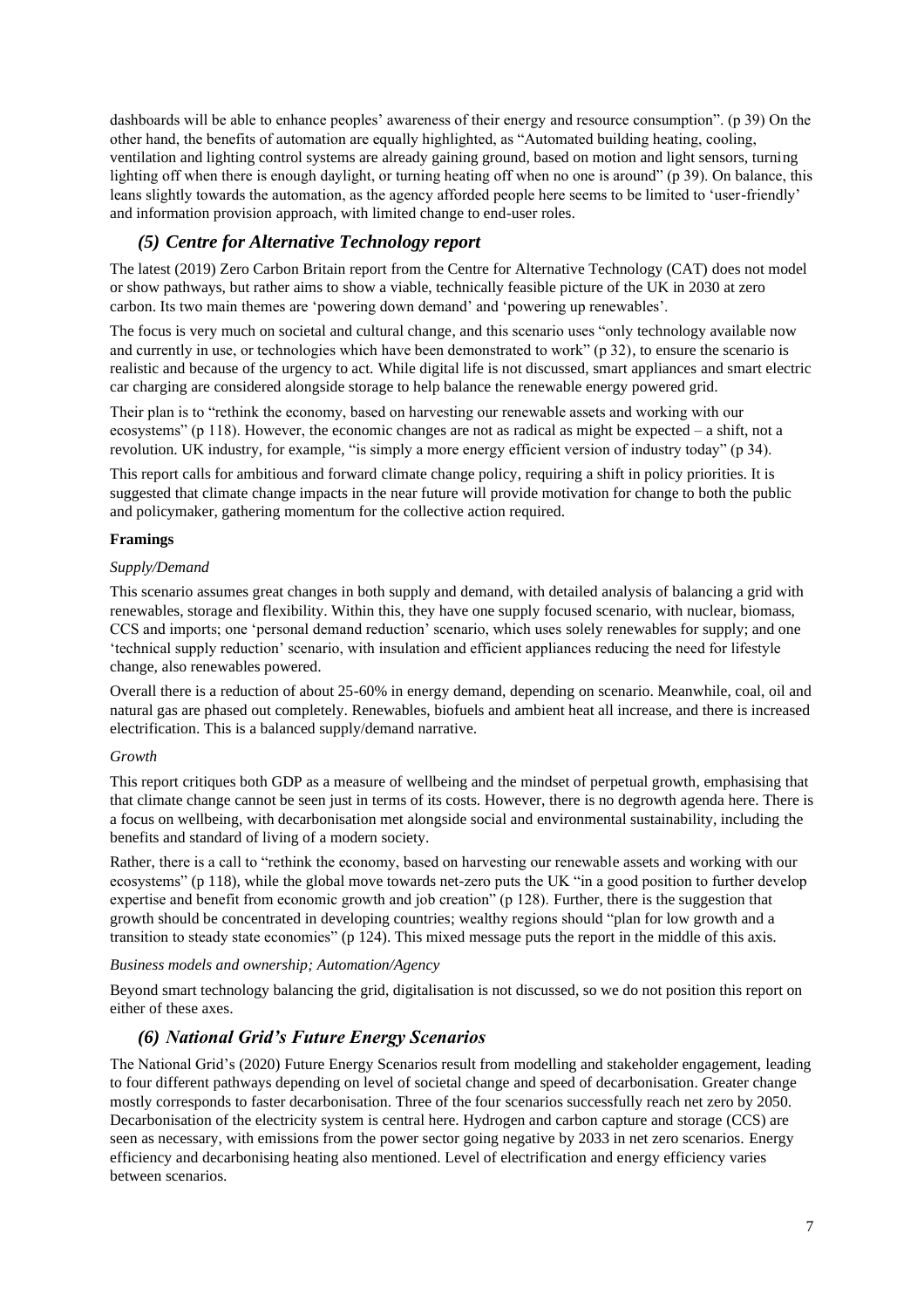"Open data and digitalisation underpin the whole system thinking required to achieve net zero. This is key to navigating increasing complexity at lowest cost for consumers." (p 6) However, there is little discussion of digitalisation beyond smart appliances, smart electric vehicle (EV) charging and storage to manage a more flexible demand.

Reaching net zero requires "immediate action across all key technologies and policy areas, and full engagement across society and end consumers" (p 6). Government policy and initiatives, both existing and future, enable various parts of the transition. This includes support for low carbon energy and technologies, investment in flexible generation and management, and more. Behaviour change plays a part in all the scenarios, primarily around uptake of energy efficiency measures, efficient appliances and upgraded heating systems, switching to EVs or public transport, and consumer choice influencing products and services.

#### **Framings**

#### *Supply/Demand*

Both demand and supply are included in the scenarios. Supply considers renewable energy, hydrogen, carbon capture and storage, and significant electrification. The demand actions are primarily about efficiency, electrification, smart appliances and systems, and upgrading heating, and to a lesser extent mode switching in transport and choice of products. However, there is limited change in demand for energy services.

#### *Growth*

There is an implicit assumption of (the need for ) growth, but it's not discussed in detail. For example, there are multiple references to the UK Government's Clean Growth Strategy 2030, with aims of "delivering increased economic growth and decreased emission" (p 116). This suggests a green growth framing. Aspects of sustainability beyond emissions are hardly mentioned.

#### *Business models and ownership*

There is little discussion of ICT beyond the ability of smart systems to make demand (and supply) more flexible, so we do not interpret a position on this axis.

#### *Automation/Agency*

This report does not engage closely with the subject of this axis. However, we find that the higher societal change scenarios assume a degree of automation, suggesting that rapid transformation and change requires some automation. We interpret this as leaning slightly towards the agency side.

### *(7) Grubler et al. Low Energy Demand scenario*

This paper (Grubler et al. 2018) describes a scenario focused on the great potential for efficiency gains in energy end-use. The narrative is based on observable current trends that lead to reduced energy demand, extending them into the future. The work uses an integrated assessment modelling framework for quantitative results, and considers differences between Global North and South.

User behaviour is central, both in demand for better services from ICT products and systems, and in a diversification of user roles. Also central are smart connected systems and small devices, particularly smartphones, serving multiple functions and replacing other larger devices, yielding huge energy savings and offering demand response options. Dematerialisation is enabled through smart services such as shared cars.

The dynamic includes rapid social and institutional change in energy systems, not just technological change. It is less dependent on climate policy than most low carbon scenarios, as downstream changes drive structural change in intermediate and upstream sectors, causing a supply side transformation.

This narrative strongly ties the low carbon transition to digital revolution. It is the pervasive digitalisation and 'smart' systems that enable dematerialisation, optimisation of services, and other energy and emissions saving phenomena.

#### **Framings**

#### *Supply/Demand*

The focus of the work is a low energy-demand scenario, as "end-use is the least efficient part of the global energy system and has the largest improvement potential" (p 515). This 'downsizing' of the system makes a lowcarbon supply side more feasible. While supply is also considered, it is more of a 'mainstream' decarbonisation model.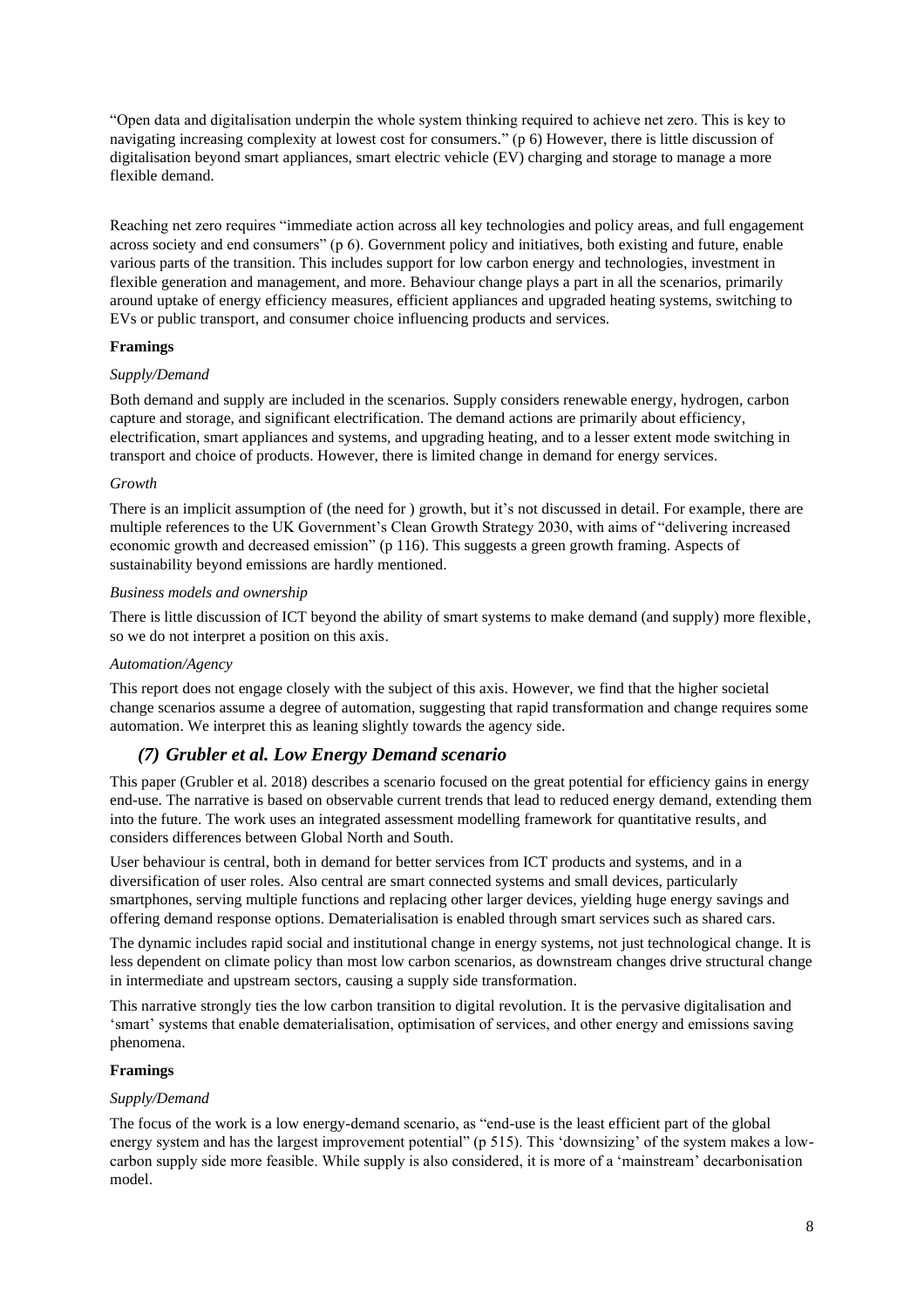#### *Growth*

There is no direct engagement with the question of green growth. However, the paper acknowledges that the transformational changes in the narrative have implications for economic growth, commodity prices, trade patterns and other economic indicators, suggesting they are not challenging the green growth paradigm. The dematerialisation focus suggests a belief in significant decoupling. On the other hand, the drivers towards quality of life, and especially raising living standards in developing countries, suggests a focus on wellbeing beyond mere economic growth, even if it is not challenged.

#### *Business models and ownership*

The diversification of user roles, including producer, designer, community member and citizen, suggest a move away from business as usual practices of ICT development; changes in organisational forms, business models and ownership are part of the model. There is a shift from a product to 'use-based' business models, alongside sharing economies, but this is based on consumer/user power; it doesn't go as far as public ownership or common good as a guiding principal, and considers access, but not equality or where the profits go.

#### *Automation/Agency*

The narrative of user-led change through new functionalities of digital technologies and services is an example of an agency-led narrative, as end users demand improved changes which lead to rapid transformation. At the same time, the 'digitalisation of daily life' does include levels of automation: "Energy services become easier, cheaper, and more practically controlled to suit and respond to users' needs. New control functionality enables both user specifications (inputs, preferences, routines) but also user passivity (learning algorithms, intelligent automation)." (supplementary information, p 12)

# Results: comparison between scenarios

The overall view shows different emphasis on supply or demand in the different scenarios, [Figure 1.](#page-9-0) While most consider both the demand and supply sides, there are differences in emphasis, with the Heinrich Böll Foundation and Grubler et al. scenarios considering demand reduction – but in very different ways; the first considers significant reductions in demand for energy services, whilst the second considers digitalisation and dematerialisation. CAT and the National Grid show a balanced view of supply and demand (National Grid has supply- and demand- focused scenarios), and the rest focus more on supply-side measures.

The question of continued economic growth as 'green growth', [Figure 2,](#page-9-1) shows a much starker divide between the narratives. Most of the scenarios do assume decoupling energy or emissions from economic growth is both possible and plausible. CAT questions GDP as a measure of wellbeing and critiques the mindset of perpetual growth, but does not go as far as degrowth, with only Heinrich Böll Foundation actively calling for shrinking the economy to save the environment. Several different papers project less growth in the global North and more in the global South.



*Legend for figures 2, 3, 4 and 5.*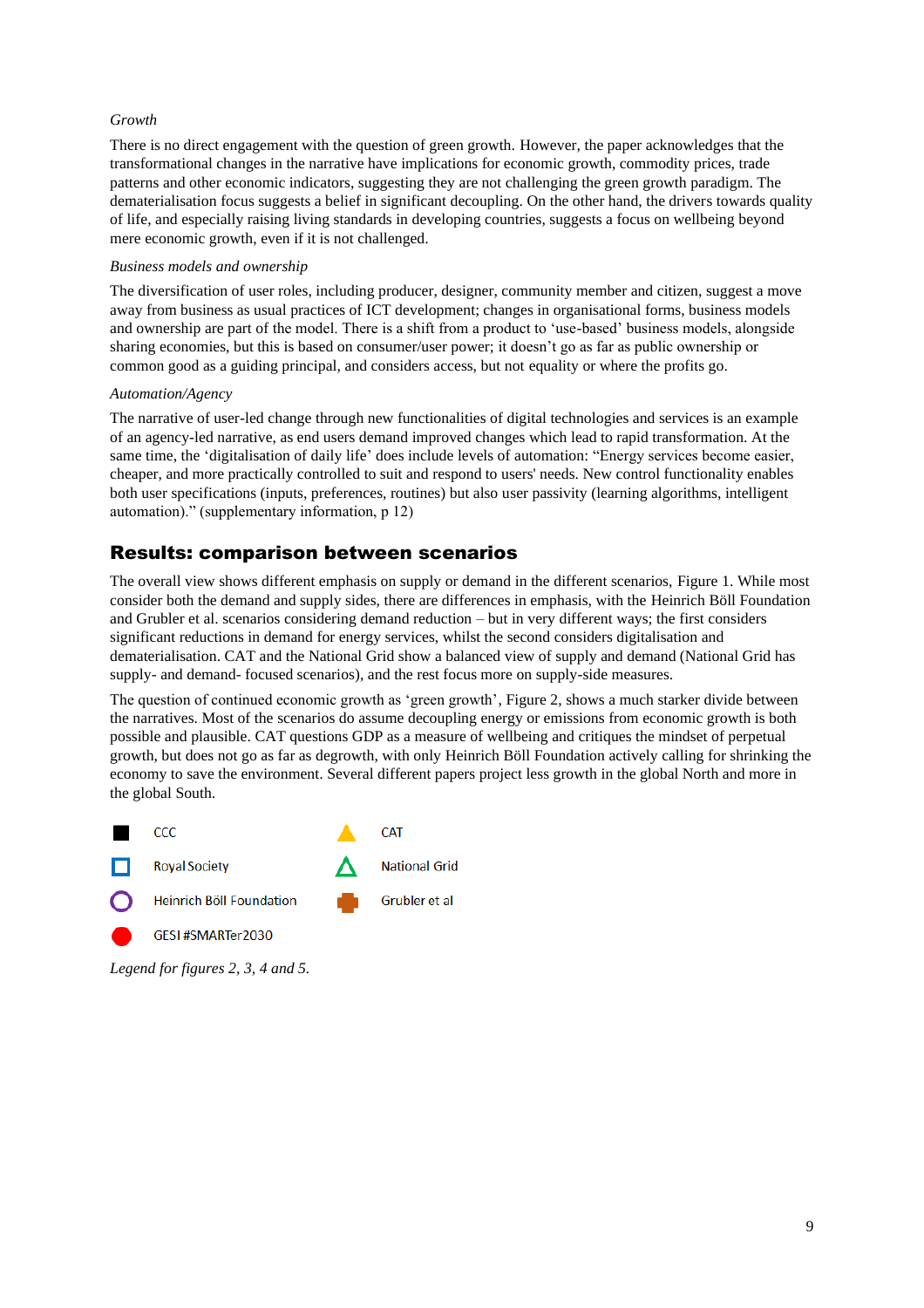#### *electrification of energy services – heat, transport*



<span id="page-9-0"></span>*Figure 1. Focus on supply (left) or demand (right) of electricity / energy*

*more growth in global South, less in global North*



<span id="page-9-1"></span>*Figure 2. Perspectives on growth, from green growth (left) to degrowth (right).*

In relation to ICT business models and ownership, not all of the papers have enough information to interpret where they sit. The CAT scenarios, for example, do not engage enough with these issues to assign them a score. The ICT narrative of control[, Figure 3,](#page-9-2) shows a large scatter, from a business as usual approach that favours large incumbents, to a need for 'democratic oversight' of digitalisation expressed in the Böll narrative. The question of automation versus user agency, on the other hand, [Figure 4,](#page-9-3) shows most of the papers somewhere in the middle. They discuss automation for efficiency, whilst giving users information and control over their personal energy use, but mostly consider them consumers. The outlier is the Grubler et al. paper, that emphasises user-led change and diversification of roles from consumer to producer, citizen, and designer.



<span id="page-9-2"></span>

<span id="page-9-3"></span>*Figure 4. Control of ICT and energy services via automation (left) to user agency (right).*

# Discussion and conclusions

Two of the major socio-technical transitions the world is currently facing are shifting to a low-carbon society, and a digital revolution. Despite some claims to the contrary, evidence suggests that spread and adoption of ICT does not automatically lead to reduction in energy demand, if this stimulates new energy-using practices or wider economic growth (e.g., Lange, Pohl, and Santarius 2020). Despite this policy challenge, the two transitions are often considered separately. Our review of selected low-carbon transition scenarios has investigated the extent to which scenarios for a net zero carbon transition incorporate aspects of the digital transformation, in relation to four aspects of framing: *Supply and demand; economic growth and wellbeing; business models and*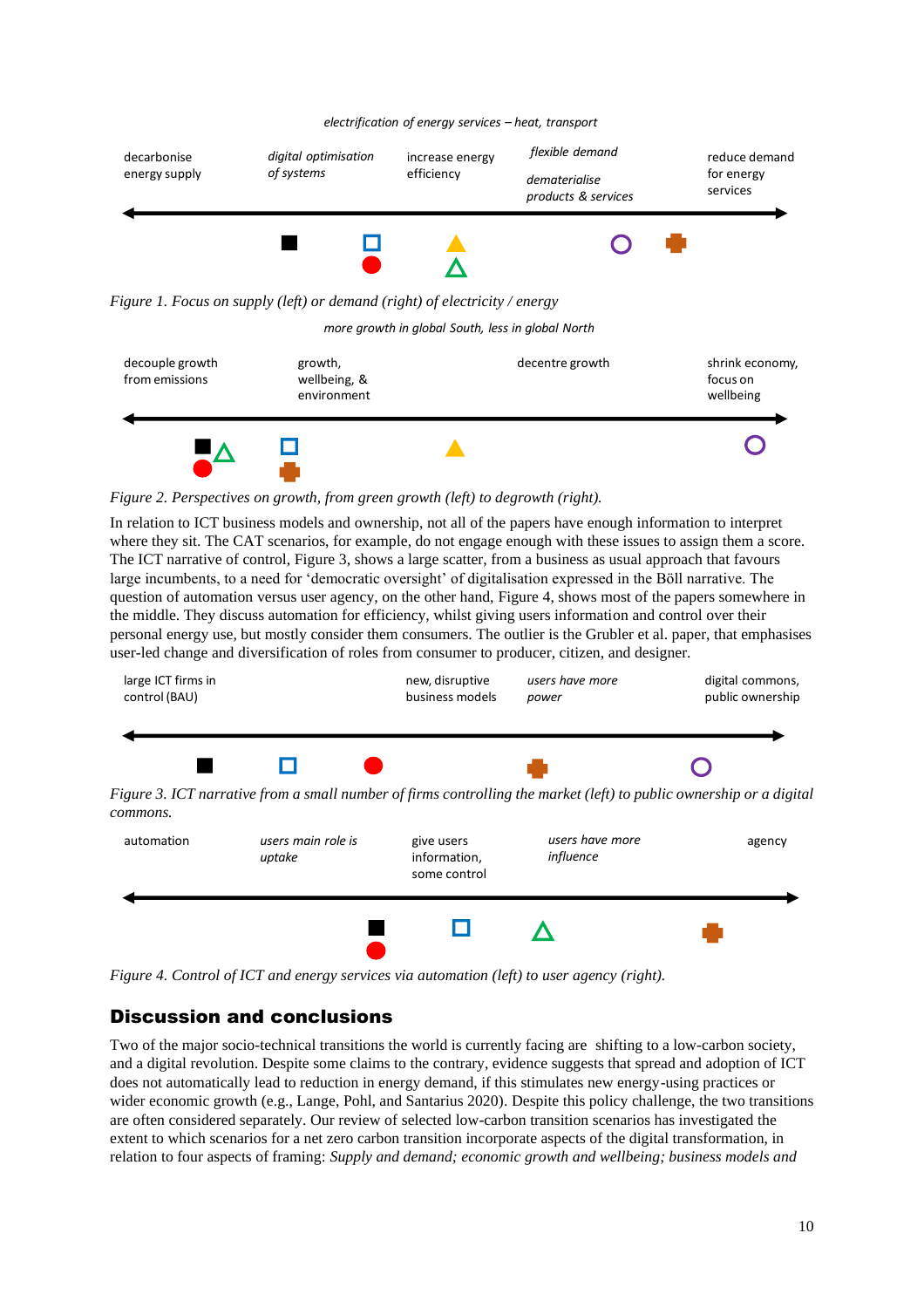*ownership;* and *agency/automation*. This has implications for understanding the feasibility and desirability of these net zero scenarios, as we now discuss.

All the net zero scenarios we reviewed incorporate the need for actions on the supply-side for innovation and diffusion of low-carbon technologies and fuels, and actions for societal and behavioural changes, focussed on the demand-side, but they differ in the relative importance that they assign to these. For example, the CCC Balanced Net Zero Pathway estimates that nearly 60% of changes needed will involve some societal and behavioural changes (Committee on Climate Change 2020). Questions about supply-side options tend to focus on feasible rates of innovation and diffusion of new low-carbon technologies, such as hydrogen and carbon capture and storage. Questions about demand-side options tend to focus on public acceptability and the feasibility of economic and social structural changes that may be needed to introduce these options, as well as the extent to which these could contribute to other goals, such as contributing to wellbeing and social equity and reducing other environmental impacts (Eyre and Killip 2019). The role of digitalisation in these debates is important, as ICTs and associated new business models and practices have the potential for reducing energy demand through improving energy efficiency and stimulating economic structural changes, but also the potential for increasing energy demand through direct energy use and stimulating re-spending leading to economic growth and economy-wide rebound effects (Lange, Pohl, and Santarius 2020).

Digitalisation also raises important questions in relation to job creation or destruction and data and surveillance, which will have implications for the feasibility and public acceptability of these technological changes and their contribution to a net zero carbon transition. Scenarios that focus on supply-side solutions tend to be framed within a 'green growth' narrative that assumes the potential for decoupling economic growth from carbon emissions, including through the role of ICTs in providing dematerialised services. Scenarios that focus on demand-side solutions tend to be more sympathetic to a 'degrowth' narrative and argue that this focus would enable continuing wellbeing of citizens whilst achieving rapid carbon reductions. However, the Grubler et al. scenario combines an emphasis on demand-side solutions with a green growth narrative.

# *Relation between the transitions*

Discussion of the roles of business models and ownership and agency/automation provides insights into drivers of change and the direction of causation in the scenarios. The scenarios show a variety of perspectives and approaches to the relation between the low-carbon transition and the digital revolution. The Centre for Alternative Technology (CAT) scenario doesn't consider the digital transition beyond grid balancing, and the Heinrich Böll Foundation's Societal Transformation Scenario focuses on societal change over technological solutions. The other five scenarios recognise the importance of digitalisation to some extent. Both the CCC and the National Grid see digital technology as an important role in the transition and in maintaining a complex zerocarbon economy, although both offer limited detail.

The remaining three narratives all highlight changes already evident, and great changes to everyday life in the future, from digitalisation of society. They all engage with the relation between the two transitions, although from different perspectives. The Royal Society highlights that policy is central in creating the conditions for digitalisation to catalyse a low carbon transition, recognising that ICT could potentially increase emissions. The Smarter2030 report also suggests a role for policy, but focuses on how ICT can ensure economic growth under policy constrained emissions. Finally, the Grubler et al. LED scenario sees user-led change and consumer demand as the enabler of rapid uptake and pervasive digitalisation, in turn enabling optimisation and dematerialisation leading to emission reduction.

### *Drivers and causation*

The assumed drivers and directions of causation in a low-carbon transition vary from scenario to scenario. The Climate Change Committee (CCC) suggests a transition driven by policy-led change, with government action and both public and private investment in low-carbon technologies. The spread of low-carbon electricity generation precedes electrification of transport and heating. The Royal Society highlights the disruptive nature of digitalisation, and the need for policy and investment to ensure ICT expansion leads to more sustainable outcomes. The National Grid suggests greater societal engagement, as well as policy action, can lead to faster decarbonisation.

The Heinrich Böll Foundation suggests societal transformation reducing demand and increasing wellbeing is feasible; the difficulty is envisioning broader transformation. In complete contrast, the GeSI Smarter2030 report highlights the potential of ICT to save energy and increase wellbeing, with people as 'consumer power' driving change alongside policy. The CAT sits somewhere in between, maximising use of current, not future, technology, accompanied by societal change; the change is motivated by near future climate impacts galvanising support for collective action.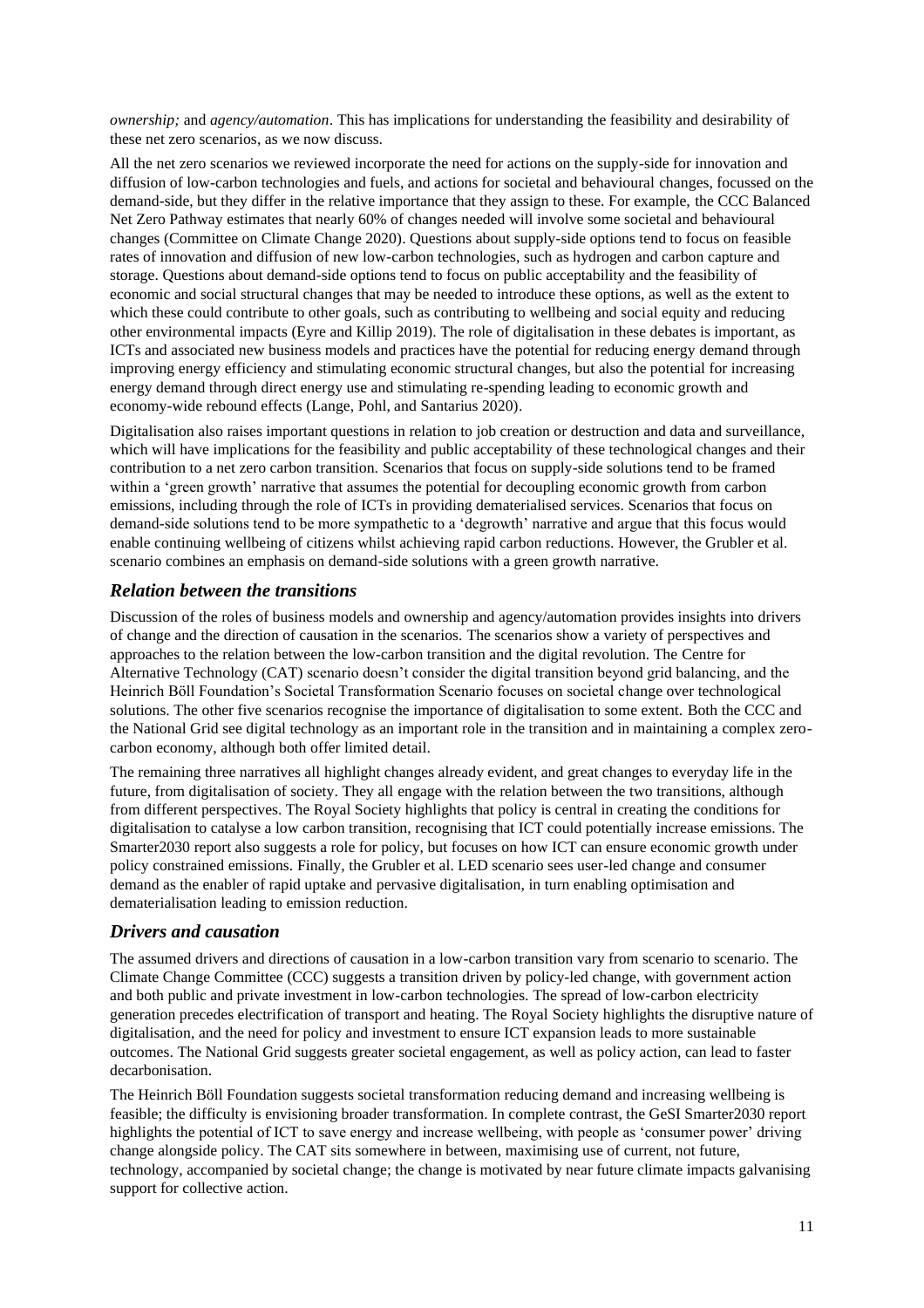The Grubler et al. lower energy demand (LED) scenario stands apart in affording great change coming from people seeking better quality of life, and better digital products and services as part of them. All in all, we see that policy, technology, societal change and bottom-up demand – not necessarily climate related – are all seen as possible, and inter-related, drivers for change.

### *Conclusions*

This paper has highlighted the importance of considering the interactions between the digital revolution and the net zero carbon transformation of energy and economic systems, and the need for this to be further explored through scenario analysis and participatory dialogue. The direction of causality between factors is not always clear in the selected scenarios, and aspects of this causality need to be further unpacked in future work on these and other scenarios.

In particular, the different visions of green growth vs degrowth and wellbeing, concentrated ownership vs digital commons, and automation vs enhanced user agency, whilst informed by technical considerations, need to be the focus of wider public debate on the desirability of alternative low-carbon scenarios. A transition to a net zero society by 2050 or earlier will require many interacting changes in technologies, institutions, business models and user practices, in which ICTs will have a crucial role to play. Achieving wide public consent for these changes and overcoming the resistance of vested interests to changes will require informed public debate on these issues. The further development of more integrated low-carbon and ICT scenarios, explicitly including different drivers and causation patterns, could play an important role in this.

# References

- Accenture Strategy. 2015. "#SMARTer2030: ICT Solutions for 21st Century Challenges." Brussels: Global e-Sustainability Initiative (GeSI).
- Britton, Jessica, and Bridget Woodman. 2014. "Local Enterprise Partnerships and the Low-Carbon Economy: Front Runners, Uncertainty and Divergence." *Local Economy* 29 (6–7): 617–34.
- Centre for Alternative Technology. 2019. "Zero Carbon Britain: Rising to the Climate Emergency." *CAT Publications*. Machynlleth: Centre for Alternative Technology.
- Committee on Climate Change. 2020. "The Sixth Carbon Budget: The UK's Path to Net Zero." London. www.theccc.org.uk.
- Creutzig, Felix, Joyashree Roy, William F. Lamb, Inês M.L. Azevedo, Wändi Bruine De Bruin, Holger Dalkmann, Oreane Y. Edelenbosch, et al. 2018. "Towards Demand-Side Solutions for Mitigating Climate Change." *Nature Climate Change* 8: 260–63. https://doi.org/10.1038/s41558-018-0121-1.
- Eyre, Nick, and Gavin Killip, eds. 2019. *Shifting the Focus: Energy Demand in a Net-Zero Carbon UK*. Oxford, UK: Centre for Research into Energy Demand Solutions.
- Goulden, Murray, Alexa Spence, Jamie Wardman, and Caroline Leygue. 2018. "Differentiating 'the User' in DSR: Developing Demand Side Response in Advanced Economies." *Energy Policy* 122: 176–85.
- Grubler, Arnulf, Charlie Wilson, Nuno Bento, Benigna Boza-Kiss, Volker Krey, David L. McCollum, Narasimha D. Rao, et al. 2018. "A Low Energy Demand Scenario for Meeting the 1.5 °c Target and Sustainable Development Goals without Negative Emission Technologies." *Nature Energy* 3: 515–27. https://doi.org/10.1038/s41560-018-0172-6.
- Hargreaves, Tom, Charlie Wilson, and Richard Hauxwell-Baldwin. 2018. "Learning to Live in a Smart Home." *Building Research & Information* 46 (1): 127–39. https://doi.org/10.1080/09613218.2017.1286882.
- Hickel, Jason, and Giorgos Kallis. 2019. "Is Green Growth Possible?" *New Political Economy* 25 (4): 469–86. https://doi.org/10.1080/13563467.2019.1598964.
- HMG. 2017. "The Clean Growth Strategy: Leading the Way to a Low Carbon Future." HM Government. https://www.gov.uk/government/publications/clean-growth-strategy.
- HMG, and Ofgem. 2017. "Upgrading Our Energy System: Smart Systems and Flexibility Plan." HM Government. https://www.gov.uk/government/publications/upgrading-our-energy-system-smart-systemsand-flexibility-plan.
- Jackson, Tim. 2009. *Prosperity without Growth?* Earthscan.

Kawalek, Peter. 2020. "The Digital: Eating The World?" In *Digital Technology Research Seminar, University of Sussex Business School*.

- Kuhnhenn, Kai, Luis Costa, Eva Mahnke, Linda Schneider, and Steffen Lange. 2020. "A Societal Transformation Scenario for Staying below 1.5°C." *Schriften Zu Wirtschaft Und Soziales.* 23.
- Lange, Steffen, Johanna Pohl, and Tilman Santarius. 2020. "Digitalization and Energy Consumption. Does ICT Reduce Energy Demand?" *Ecological Economics* 176 (106760). https://doi.org/10.1016/j.ecolecon.2020.106760.